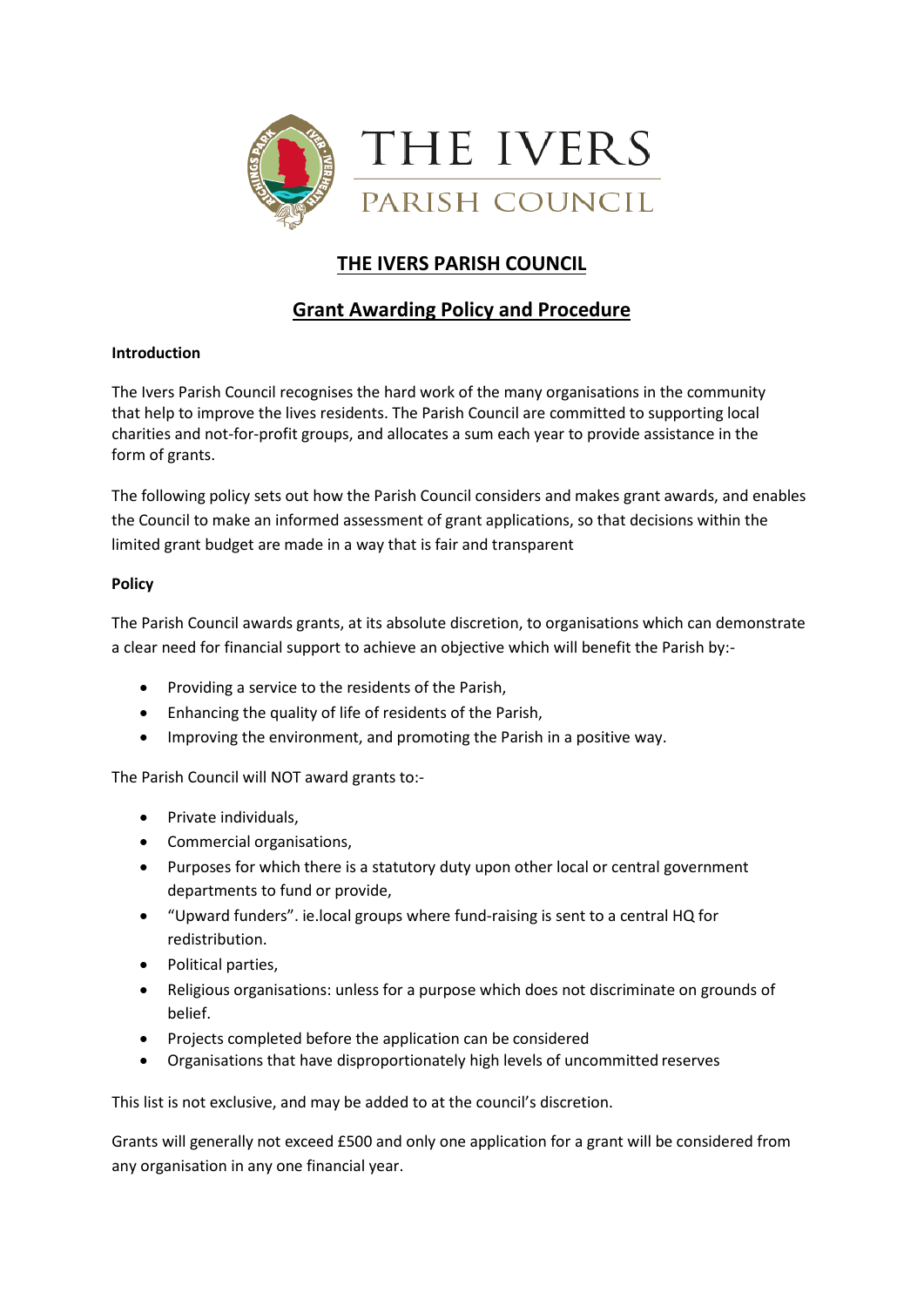Ongoing commitments to award grants in future years will not be made. A fresh application will be required each year. This will be at the discretion of the council.

Grants will not be made retrospectively.

### **Application Procedure**

Grant application forms can be downloaded from the Council's website or are available from the Parish Clerk a[t clerk@iverparishcouncil.gov.uk o](mailto:clerk@iverparishcouncil.gov.uk)r 01753 655331.

Applications are considered throughout the year on a first-come, first-served basis, and applicants should be mindful that the Council's financial year begins in April.

Applications will generally be considered at the first Policy & Finance Committee meeting, following receipt of the application. The dates of upcoming committee meetings can be found on the Council's website.

Successful applicants will normally receive funds within one month of the decision date.

Organisations requesting a grant are required to submit:

- A completed application form,
- Copies of their last year end accounts,
- The number, or percentage, of members that belong to the organisation and that live within the Ivers Parish Area,
- Details of any restrictions placed on who can use/access their services,

Organisations will normally be expected to have clear written aims and objectives, a written constitution, and a separate bank account controlled by more than one signatory.

For the purchase of single items of goods or services, applicants will be expected to supply several (up to 3) quotes.

All grants awarded will be subject to a requirement to report back to Ivers Parish Council as to the work delivered and/or community benefit.

#### **Assessment Procedure**

At the Parish Council's specific annual budgeting meeting an amount will be set from which grants will be awarded during the following financial year. This amount will only be for grant requests that have been received by the Parish Council in accordance with the application procedure.

The budget is allocated on a first come first served basis and cannot be exceeded in any financial year. The availability of funds within the budget does not guarantee an award: a decision upon an award will remain for approval by the Parish Council at the appropriate meeting. Once the grants budget is exhausted, the Parish Council will only consider emergency requests for assistance, and generally only from organisations with whom it has close links.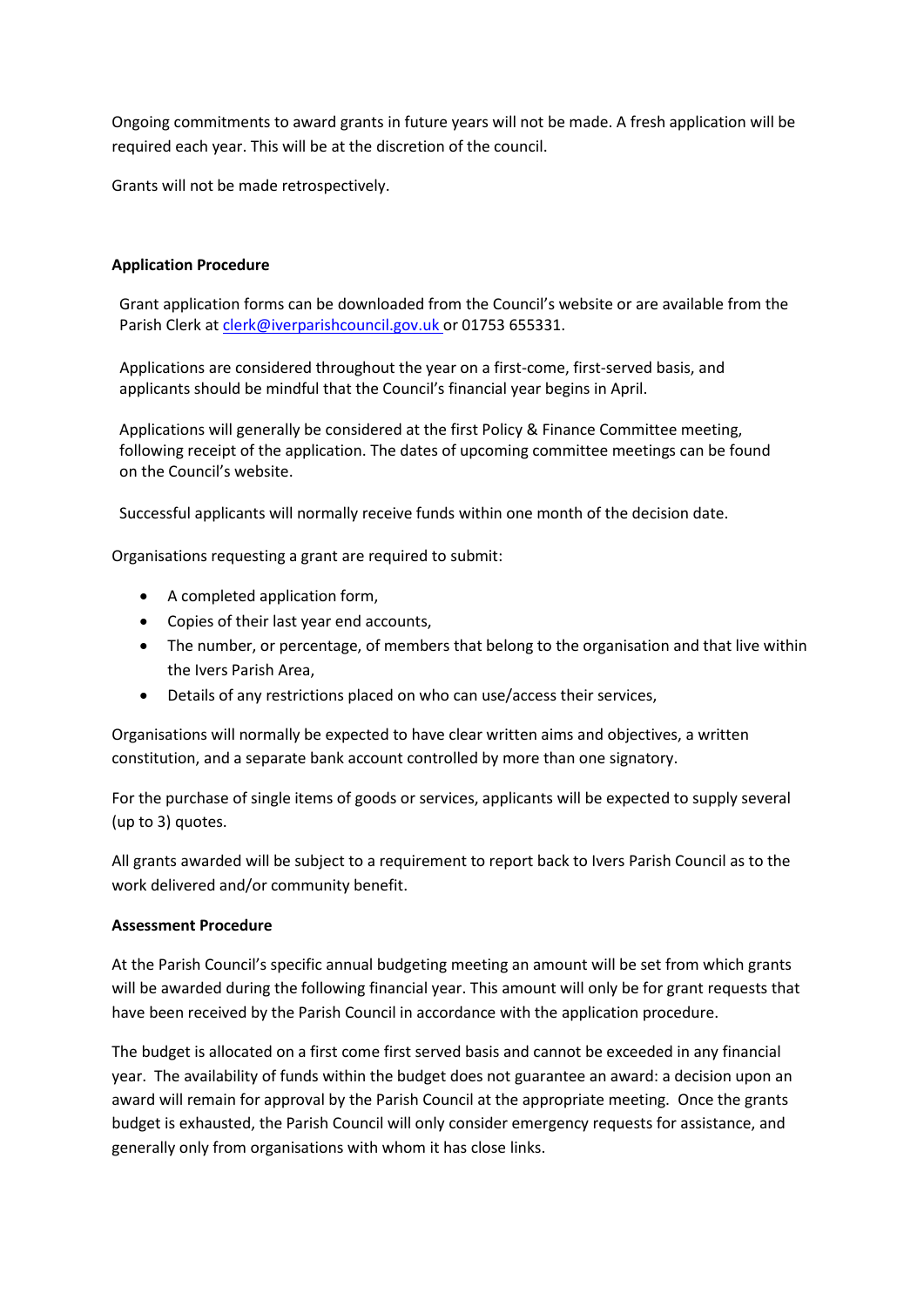Each application will be assessed on its own merits. However, to ensure as fair a distribution as possible of available funds, the Parish Council will take into account the amount and frequency of any previous awards, and the geographical spread within the parish. Due account may also be taken of the extent to which funding has been sought or secured from other sources or fund raising activities.

The Parish Council may make the award of any grant subject to such additional conditions and requirements as it considers appropriate. The Parish Council reserves the right to refuse any grant application which it considers to be inappropriate, or against the objectives of the Council.

#### **Successful Applications**

A grant award must only be used for the purpose stated on the application. If the organisation is unable to use the money, or any part of it, for the purpose stated, then all monies, or unexpended part of such monies must be returned to the Parish Council. The Parish Council may request proof of expenditure.

Organisations receiving grants are required to advise their users/members that the grant or equipment has been received from The Ivers Parish Council. Where appropriate, the Parish Council may require a notice to be affixed.

Organisations are responsible for ensuring their compliance with all applicable legal and statutory requirements.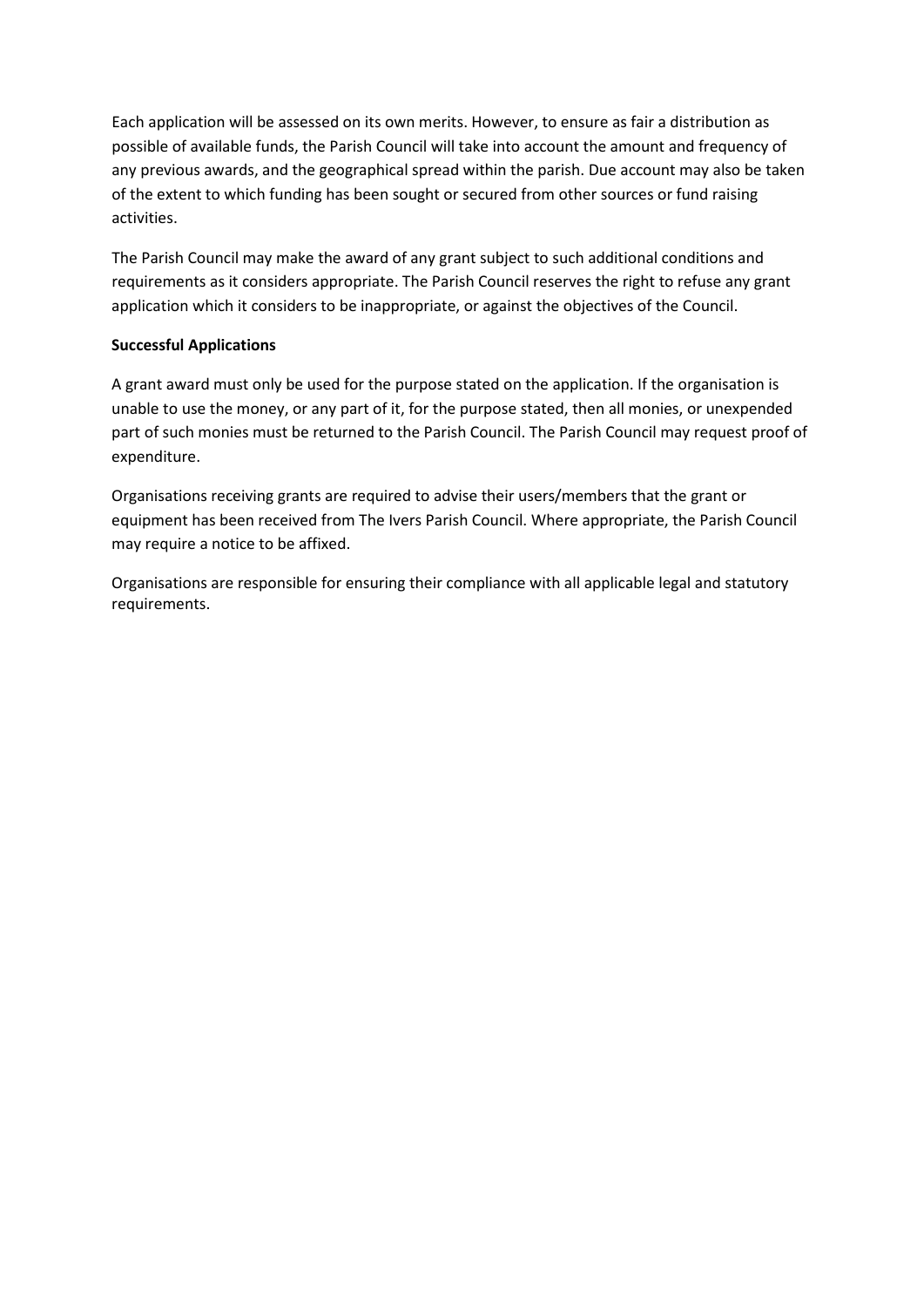

# **THE IVERS PARISH COUNCIL**

## **Grant Application Form**

Please complete this form and attach the relevant information and send to:

The Clerk to The Ivers Parish Council.

| Amount of grant requested from The Ivers Parish |
|-------------------------------------------------|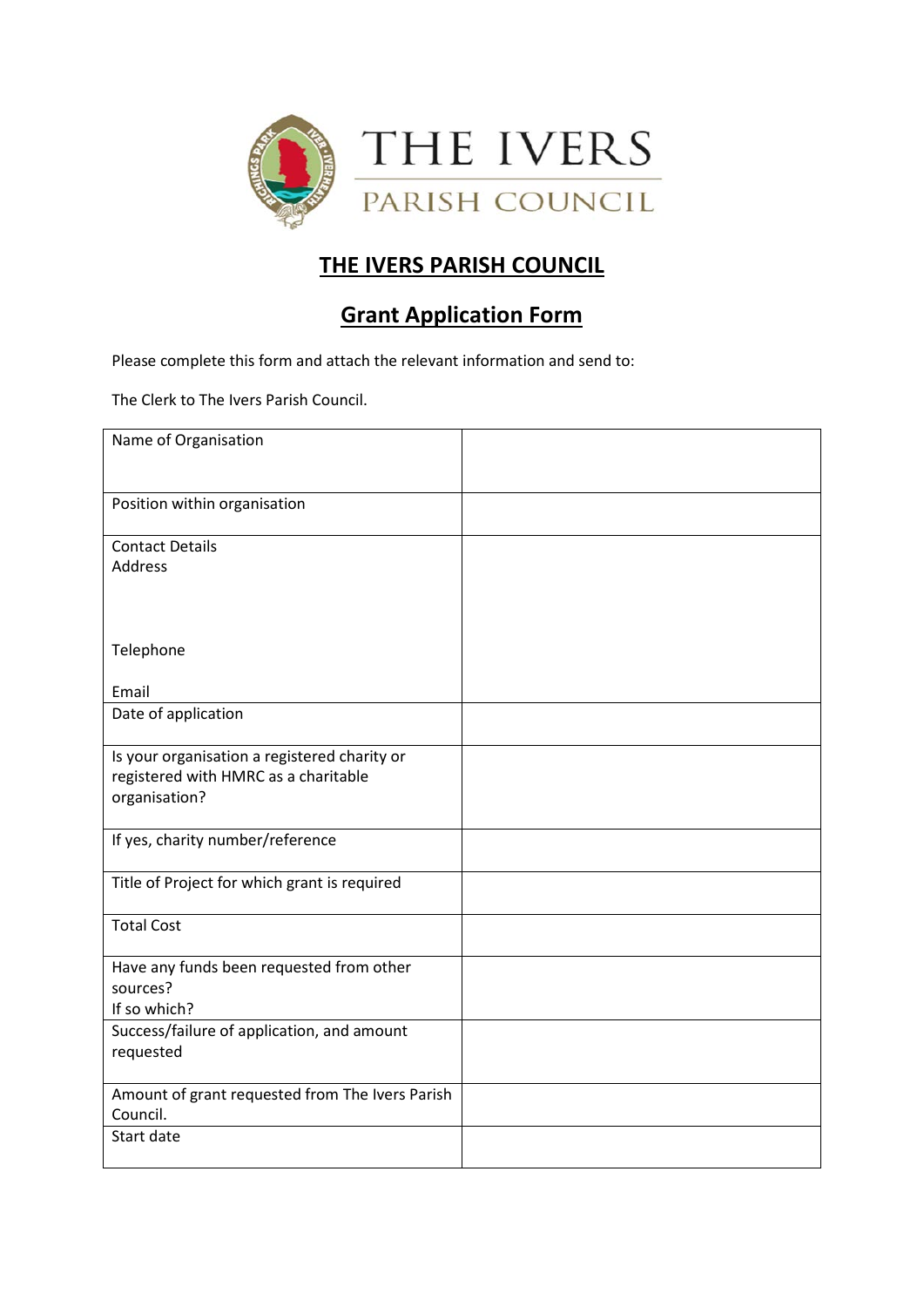| Briefly describe the project / purpose for which you require a grant.                                |        |
|------------------------------------------------------------------------------------------------------|--------|
|                                                                                                      |        |
|                                                                                                      |        |
|                                                                                                      |        |
|                                                                                                      |        |
|                                                                                                      |        |
|                                                                                                      |        |
|                                                                                                      |        |
|                                                                                                      |        |
|                                                                                                      |        |
|                                                                                                      |        |
|                                                                                                      |        |
|                                                                                                      |        |
| How will the project or activities benefit the residents of The Ivers?                               |        |
|                                                                                                      |        |
| Please include estimates of the number of Iver residents that will receive a direct benefit from the |        |
| project or activities.                                                                               |        |
|                                                                                                      |        |
|                                                                                                      |        |
|                                                                                                      |        |
|                                                                                                      |        |
|                                                                                                      |        |
|                                                                                                      |        |
|                                                                                                      |        |
|                                                                                                      |        |
|                                                                                                      |        |
|                                                                                                      |        |
|                                                                                                      |        |
|                                                                                                      |        |
| Please provide a breakdown of the costs of your project.                                             |        |
|                                                                                                      |        |
|                                                                                                      |        |
|                                                                                                      |        |
|                                                                                                      |        |
|                                                                                                      |        |
|                                                                                                      |        |
|                                                                                                      |        |
|                                                                                                      |        |
|                                                                                                      |        |
|                                                                                                      |        |
| I attach a copy of our annual accounts                                                               | Yes/No |
|                                                                                                      |        |
| This organisation has a constitution/set of aims                                                     |        |
|                                                                                                      |        |
| and objectives which can be viewed if required                                                       | Yes/No |
|                                                                                                      |        |
|                                                                                                      |        |
| If membership of your organisation is restricted, please provide details.                            |        |
|                                                                                                      |        |
|                                                                                                      |        |
|                                                                                                      |        |
|                                                                                                      |        |